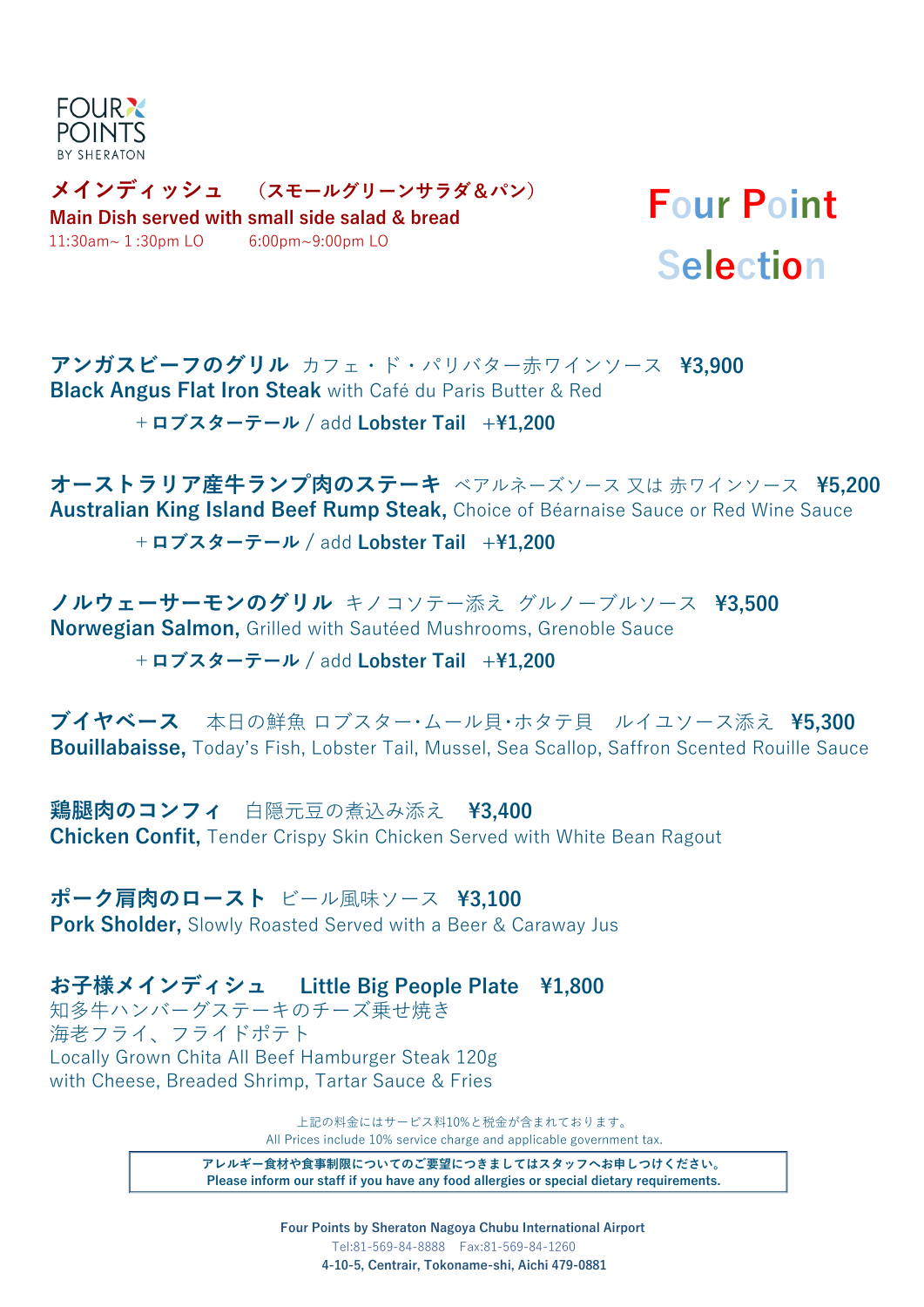



**アレルギー食材や食事制限についてのご要望につきましてはスタッフへお申しつけください。 Please inform our staff if you have any food allergies or special dietary requirements.**